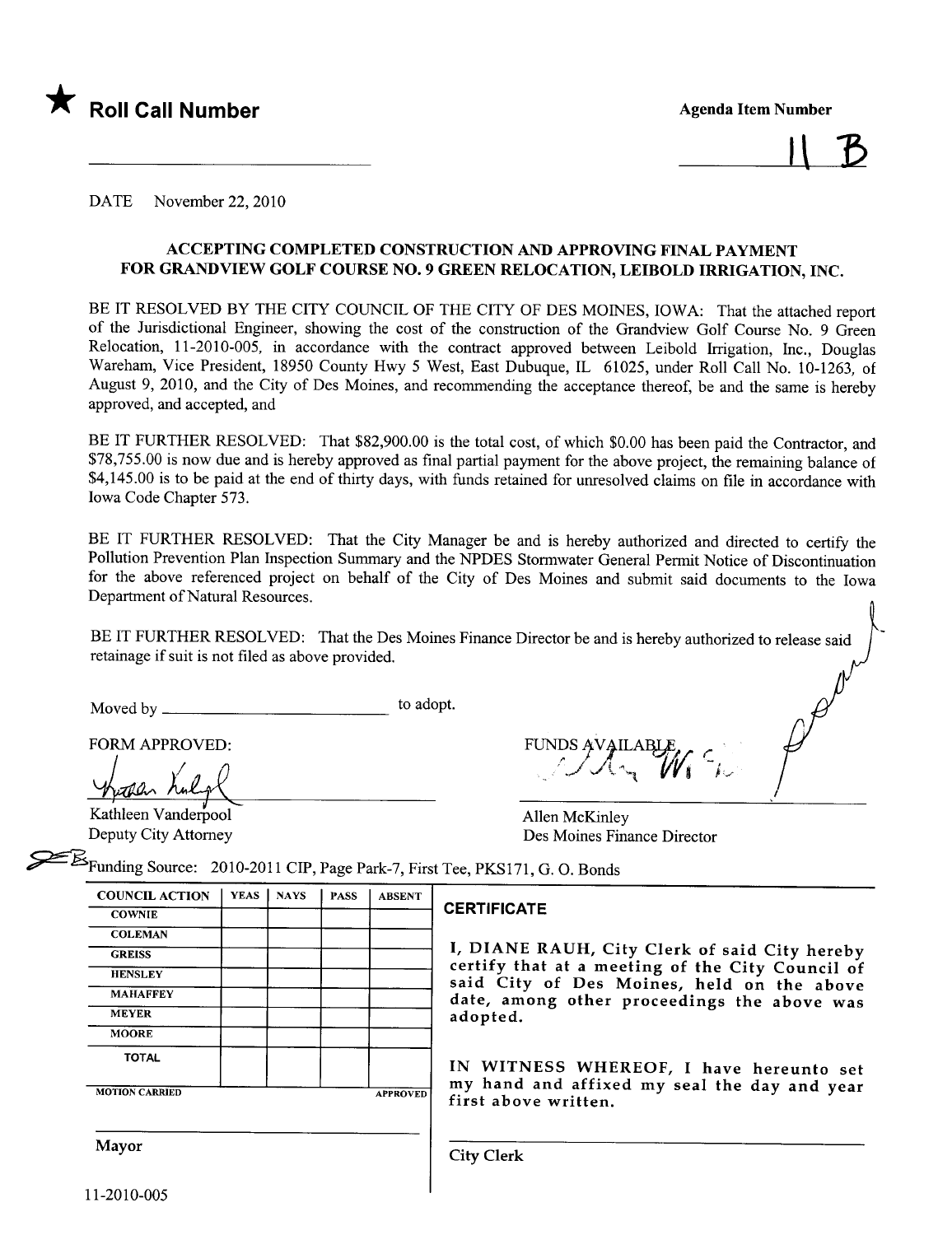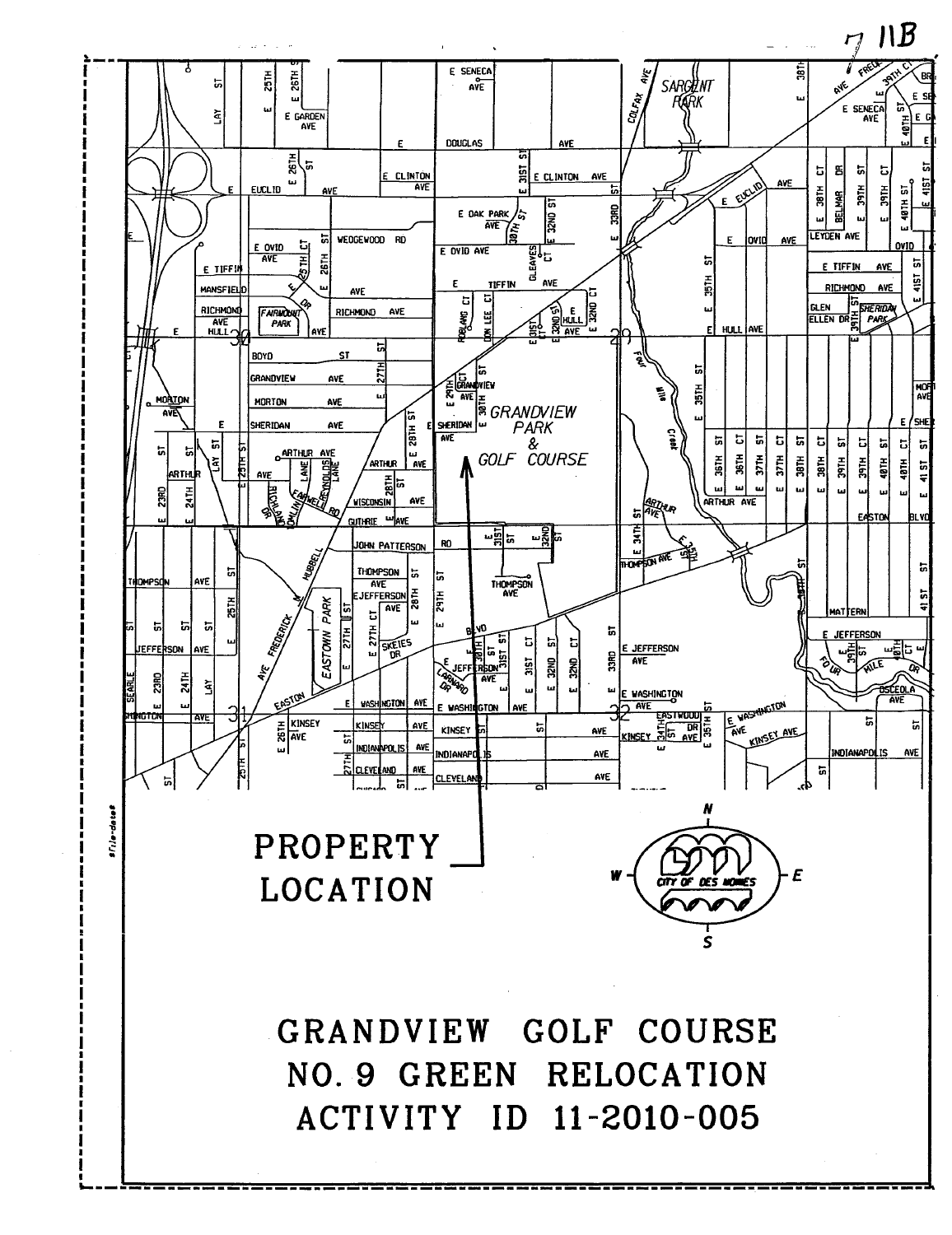J.

# PROJECT SUMMARY

## Grandview Golf Course No.9 Green Reloca Activity ID 11-2010-005

On August 9, 2010 under Roll Call No. 10-1263 the City Council awarded the contract for the above improvement to Leibold Irigation, Inc., in the amount of \$82,280.00 for the relocation of Green No.9 at the Grandview Golf Course

Tabulated below is a history of project change orders.

| <b>Description</b><br>$\mathbf{B}\mathbf{v}$<br>Amount<br>Order No.                      |             |
|------------------------------------------------------------------------------------------|-------------|
| Consultant                                                                               | \$620.00    |
| Install additional catch basin with grate.<br>Add to repair washouts on relocated green. |             |
| <b>Original Contract Amount</b>                                                          | \$82,280.00 |
| <b>Total Change Orders</b>                                                               | \$620.00    |
| <b>Percent of Change Orders to Original Contract</b>                                     | 0.75%       |
| <b>Final Contract Amount</b>                                                             | \$82,900.00 |

 $\omega_2$ 

 $\Delta$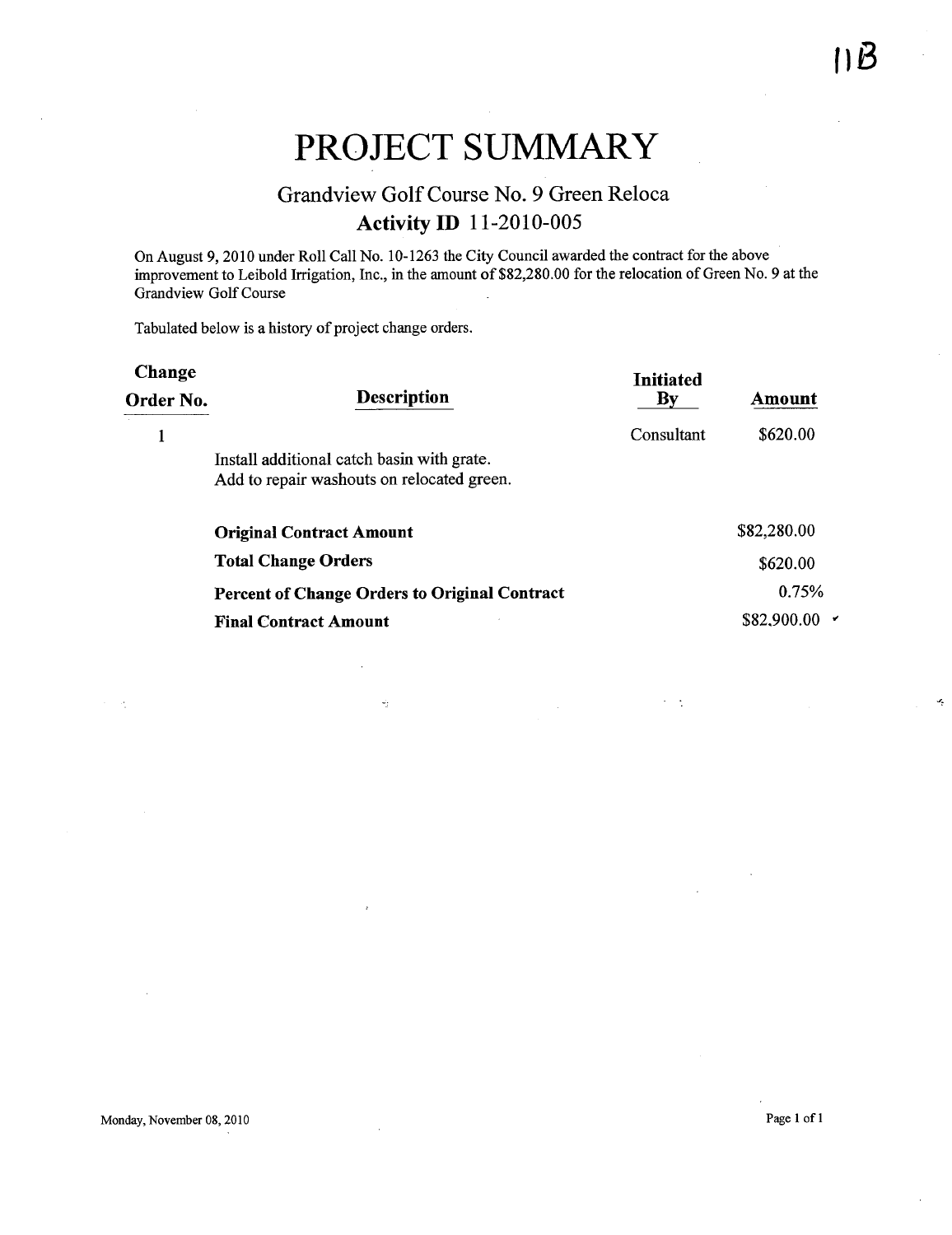November 22,2010



### AGENDA HEADING:

Accepting completed construction and approving final payment for the Grandview Golf Course No. 9 Green Relocation, Leibold Irrigation, Inc.

### SYNOPSIS:

Approve the Jurisdictional Engineer's Certification of Completion, accept construction of said improvement, and authorize final payment to the contractor.

### FISCAL IMPACT:

Amount: \$82,900.00 As-Built Contract Cost

Funding Source: 2010-2011 CIP, Page Park-7, First Tee, PKS171, G. O. Bonds

### CERTIFICATION OF COMPLETION:

On August 9, 2010, under Roll Call No. 10-1263, the City Council awarded a contract to Leibold Irrigation, Inc., Douglas Wareham, Vice President, 18950 County Hwy 5 West, East Dubuque, IL 61025 for the construction of the following improvement:

Grandview Golf Course No.9 Green Relocation, 11-2010-005

The improvement includes the relocation of an existing irrigation mainline, mass grading and shaping, construction of a new sand-based putting green, construction of a new sand bunker with sub-surface drainage, irrigation modifications, cart path construction, sodding and seeding; all in accordance with the contract documents including Plan File Nos. 498-151/153 at Grandview Golf Course, 2400 E. 29th Street, Des Moines, Iowa

I hereby certify that the construction of said Grandview Golf Course No. 9 Green Relocation, Activity ID 11-2010-005, has been completed in substantial compliance with the terms of said contract, and I hereby recommend that the work be accepted. The work commenced on August 23, 2010, and was completed on November 12,2010.

I further certify that \$82,900.00 is the total cost of said improvement, of which \$0.00 has been paid the Contractor and \$78,755.00 is now due and is hereby approved as final partial payment for the above project, the remaining balance of \$4,145.00 is to be paid at the end of thirty days, with funds retained for unresolved claims on file in accordance with Iowa Code Chapter 573. The amount of completed work is shown on the attached Estimate of Construction Completed.

Set E Bree<br>Jeb E. Brewer, P.E.

Jeb E. Brewer, P.E. Des Moines City Engineer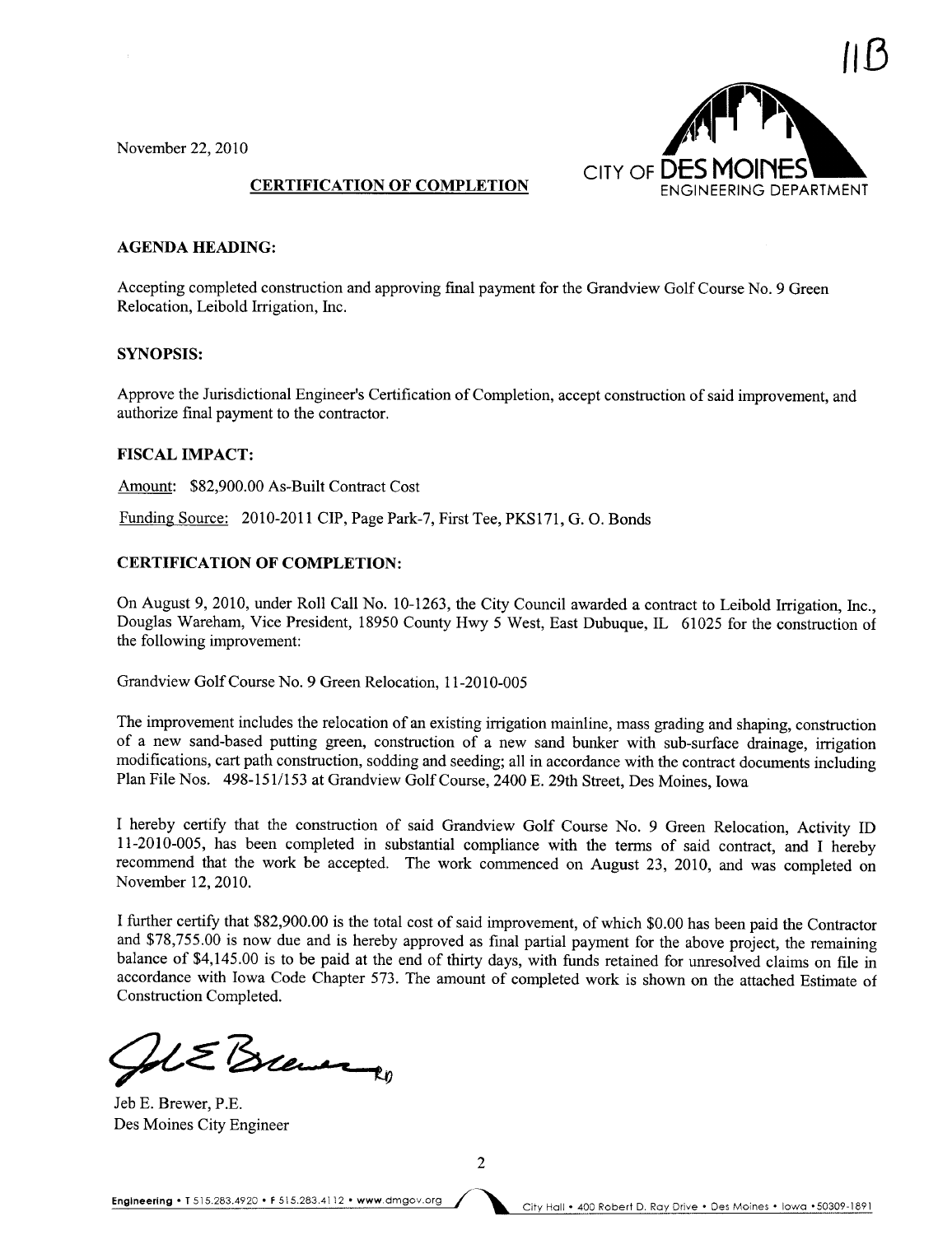| <b>Application and Certificate for Payment</b><br>2401 East 29th Street<br>Course<br>Des Moines, IA 50317<br>Golf<br>TO OWNER: Grandview                                                                                                                                                                       |                                                                              |                                          |                                                                             |                                                                                                                                                                                                                                                                                                                                                                                                  |                                                                                                                                                                                                                                                            |
|----------------------------------------------------------------------------------------------------------------------------------------------------------------------------------------------------------------------------------------------------------------------------------------------------------------|------------------------------------------------------------------------------|------------------------------------------|-----------------------------------------------------------------------------|--------------------------------------------------------------------------------------------------------------------------------------------------------------------------------------------------------------------------------------------------------------------------------------------------------------------------------------------------------------------------------------------------|------------------------------------------------------------------------------------------------------------------------------------------------------------------------------------------------------------------------------------------------------------|
|                                                                                                                                                                                                                                                                                                                |                                                                              |                                          |                                                                             |                                                                                                                                                                                                                                                                                                                                                                                                  |                                                                                                                                                                                                                                                            |
| فبر                                                                                                                                                                                                                                                                                                            | E 29th Street<br>oines,<br>view<br>Grand<br>Des M<br>2401<br><b>PROJECT:</b> | 50309<br>Course<br>Golf<br>Ą             | <b>APPLICATION NO:</b><br>CONTRACT FOR:<br>PERIOD TO:                       | 9 Green Relocation<br>09/29/10<br>$\frac{1}{2}$<br><b>DO1</b>                                                                                                                                                                                                                                                                                                                                    | Distribution to:<br>X<br>⊡<br><b>OWNER</b><br>ARCHITECT                                                                                                                                                                                                    |
| ۱Ŋ,<br>Inc.<br>6102<br>s<br>FROM CONTRACTOR: Leibold Irrigation,<br>ഗ<br>18950 County Hwy<br>East Dubuque, IL                                                                                                                                                                                                  | ŗ<br>Herfo<br><b>VIA ARCHITECT:</b>                                          | Norby Golf                               | CONTRACT DATE:<br>Course Architects LCT NOS:                                | $11 - 2010 - 005$<br>08/09/10                                                                                                                                                                                                                                                                                                                                                                    | □<br>□<br>⊡<br><b>OTHER</b><br>FIELD<br>CONTRACTOR                                                                                                                                                                                                         |
|                                                                                                                                                                                                                                                                                                                |                                                                              |                                          |                                                                             |                                                                                                                                                                                                                                                                                                                                                                                                  |                                                                                                                                                                                                                                                            |
| Application is made for payment, as shown below, in connection with the Contract<br>CONTRACTOR'S APPLICATION FOR PAYMENT<br>AIA Document G703TM, Continuation Sheet, is attached.                                                                                                                              |                                                                              |                                          |                                                                             | and belief the Work covered by this Application for Payment has been completed in accordance<br>with the Contract Documents, that all amounts have been paid by the Contractor for Work for<br>which previous Certificates for Payment were issued and payments received from the Owner, and<br>The undersigned Contractor certifies that to the best of the Contractor's knowledge, information |                                                                                                                                                                                                                                                            |
| 1. ORIGINAL CONTRACT SUM                                                                                                                                                                                                                                                                                       | 280,00<br>5<br>↔                                                             |                                          | that current payment shown herein is now due.                               |                                                                                                                                                                                                                                                                                                                                                                                                  |                                                                                                                                                                                                                                                            |
| 2. NET CHANGE BY CHANGE ORDERS                                                                                                                                                                                                                                                                                 | 620.00<br>82,900.00<br>$\Theta$<br>$\leftrightarrow$                         | <b>CONTRACTOR!</b><br>By:                | 122 jgation,<br>Acorpi                                                      | Date:<br>Inc.                                                                                                                                                                                                                                                                                                                                                                                    | 0-8-10                                                                                                                                                                                                                                                     |
| <b>4. TOTAL COMPLETED &amp; STORED TO DATE</b> (Column G on $G703$ )                                                                                                                                                                                                                                           | 82,900.00<br>↔                                                               | State of:                                | ತ್ತರೆ                                                                       |                                                                                                                                                                                                                                                                                                                                                                                                  |                                                                                                                                                                                                                                                            |
| 5. RETAINAGE:                                                                                                                                                                                                                                                                                                  |                                                                              | County of:                               | Dubuan                                                                      |                                                                                                                                                                                                                                                                                                                                                                                                  |                                                                                                                                                                                                                                                            |
| % of Completed Work<br>$\sqrt{c}$ olumns D + E on G703)<br>ಹ                                                                                                                                                                                                                                                   | x<br>4,145.00<br>$\Theta$                                                    | me this                                  | Choz Dacha<br>Subscribed and sworn to before<br>nf Oc'<br>gh day            | E <sub>LON</sub>                                                                                                                                                                                                                                                                                                                                                                                 | $\begin{array}{l} \mathsf{M}\mathsf{Y}\ \mathsf{CO}\mathsf{M}\mathsf{M} \mathsf{ISS} \mathsf{ON} \ \mathsf{c}\mathsf{XPR} \end{array}$<br>$\frac{d}{dt} \sum_{i=1}^{n} \frac{d}{dt} \sum_{i=1}^{n} \frac{d}{dt} \left( \frac{d}{dt} \right)^2$<br>NANCY L. |
| % of Stored Material<br>(Column F on G703)<br>خد                                                                                                                                                                                                                                                               | မာ                                                                           | Notary Public:                           |                                                                             | ģ                                                                                                                                                                                                                                                                                                                                                                                                | Commission No 190492                                                                                                                                                                                                                                       |
| Total Retainage (Lines 5a + 5b, or Total in Column I of G703)                                                                                                                                                                                                                                                  | 4,145.00<br>⊷                                                                |                                          | My commission expires: $C_2$ 3 $\cdot$ ( $\rightarrow$                      |                                                                                                                                                                                                                                                                                                                                                                                                  |                                                                                                                                                                                                                                                            |
| 6. TOTAL EARNED LESS RETAINAGE.                                                                                                                                                                                                                                                                                | 78,755.00<br>$\Theta$                                                        | $\bullet$                                |                                                                             | <b>ARCHITECT'S CERTIFICATE FOR PAYMENT</b>                                                                                                                                                                                                                                                                                                                                                       |                                                                                                                                                                                                                                                            |
| 7. LESS PREVIOUS CERTIFICATES FOR PAYMENT<br>(Line 4 minus Line 5 Total)                                                                                                                                                                                                                                       | ↔                                                                            | ိ<br>၁                                   |                                                                             | this application, the Architect certifies to the Owner that to the best of the Architect's knowledge,<br>In accordance with the Contract Documents, based on on-site observations and the data comprising                                                                                                                                                                                        |                                                                                                                                                                                                                                                            |
| (Line 6 from prior Certificate)                                                                                                                                                                                                                                                                                |                                                                              |                                          |                                                                             | information and belief the Work has progressed as indicated, the quality of the Work is in<br>accordance with the Contract Documents, and the Contractor is entitled to payment of the                                                                                                                                                                                                           |                                                                                                                                                                                                                                                            |
| 8. CURRENT PAYMENT DUE                                                                                                                                                                                                                                                                                         | 78,755.00<br>↔                                                               | AMOUNT CERTIFIED<br>×                    |                                                                             |                                                                                                                                                                                                                                                                                                                                                                                                  |                                                                                                                                                                                                                                                            |
| 9. BALANCE TO FINISH, INCLUDING RETAINAGE                                                                                                                                                                                                                                                                      | 4,145.00                                                                     | AMOUNT CERTIFIED                         |                                                                             |                                                                                                                                                                                                                                                                                                                                                                                                  | $78.755$ in<br>$\bullet$                                                                                                                                                                                                                                   |
| (Line 3 minus Line 6)                                                                                                                                                                                                                                                                                          | ↔                                                                            | Attach explanation<br>Application and on |                                                                             | he Continuation Sheet that are changed to conform with the amount certified.)<br>coft Norby Golf Course Architects<br>chnount certified differs from the amount applied. Initial all                                                                                                                                                                                                             | figures on this                                                                                                                                                                                                                                            |
| <b>CHANGE ORDER SUMMARY</b>                                                                                                                                                                                                                                                                                    | DEDUCTIONS<br>ADDITIONS                                                      | ARCHITECT:                               | τo<br>Her                                                                   |                                                                                                                                                                                                                                                                                                                                                                                                  |                                                                                                                                                                                                                                                            |
| 49<br>Total changes approved in previous months by Owner                                                                                                                                                                                                                                                       | ↔                                                                            | By:                                      |                                                                             | Date:                                                                                                                                                                                                                                                                                                                                                                                            | D  2/10                                                                                                                                                                                                                                                    |
| ↔<br>↔<br>TOTAL<br>Total approved this month                                                                                                                                                                                                                                                                   | ↔<br>⊷                                                                       |                                          |                                                                             | named herein. Issuance, payment and acceptance of payment are without prejudice to any rights of<br>This Certificate is not negotiable. The AMOUNT CERTIFIED is payable only to the Contractor                                                                                                                                                                                                   |                                                                                                                                                                                                                                                            |
| ↔<br>NET CHANGES by Change Order                                                                                                                                                                                                                                                                               |                                                                              |                                          | the Owner or Contractor under this Contract.                                |                                                                                                                                                                                                                                                                                                                                                                                                  |                                                                                                                                                                                                                                                            |
| AlA Document G702™ – 1992. Copyright © 1953, 1963, 1963, 1963, 1978, 1978, 1983 and 1992 by The American Institute of Architects. All rights reserved. WARNING: This AIA® Document is protected by U.S. Copyright Law<br>and Inte<br>CAUTION: You should sign an original AIA Contract Document, on which this |                                                                              |                                          | text appears in RED. An original assures that changes will not be obscured. |                                                                                                                                                                                                                                                                                                                                                                                                  |                                                                                                                                                                                                                                                            |

 $\hat{\mathcal{A}}$ 

Re. 10/12/10

 $\langle \ \rangle_{\rm f}$